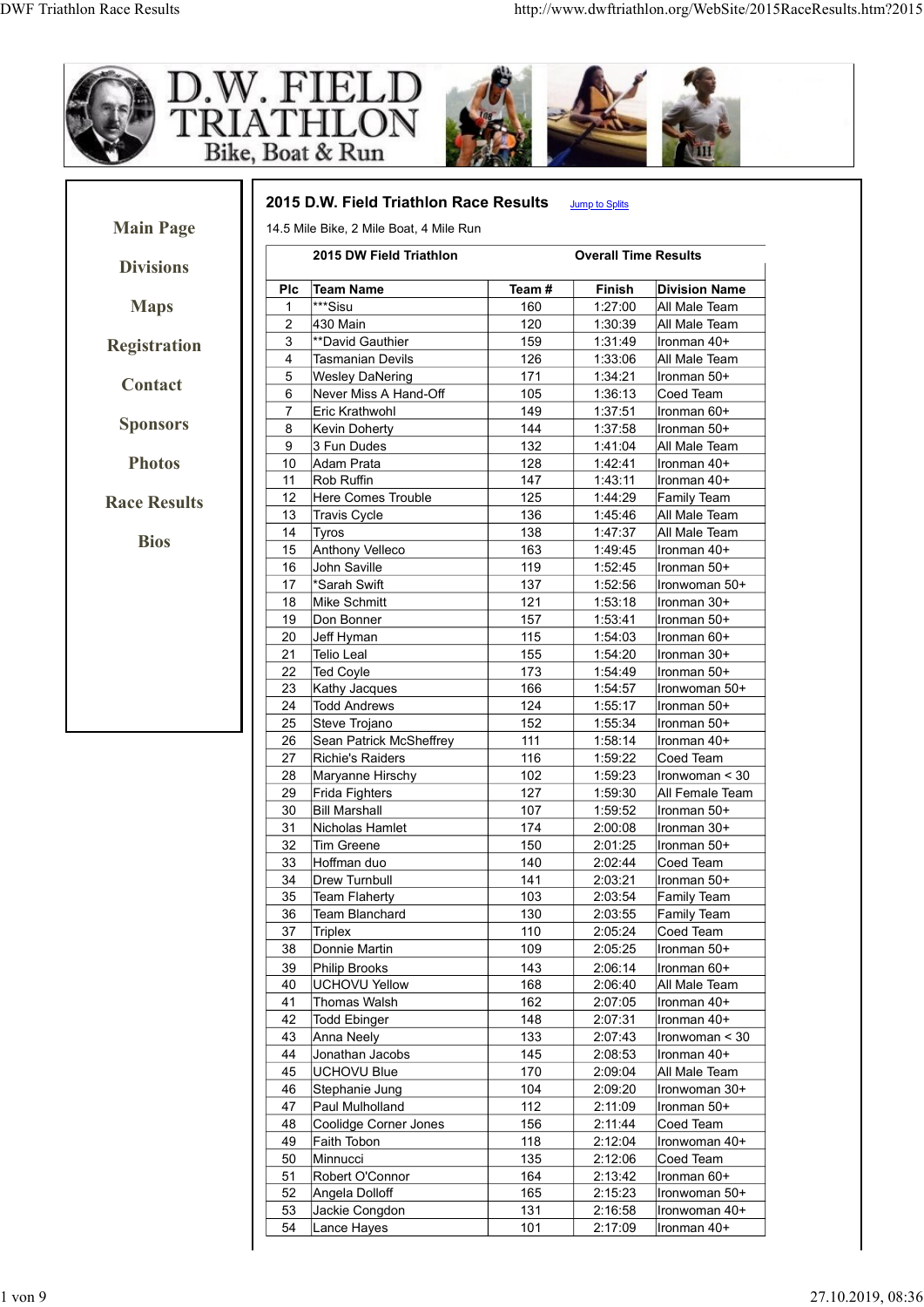| <b>DWF Triathlon Race Results</b>                                |              |                            | http://www.dwftriathlon.org/WebSite/2015RaceResults.htm?2015 |
|------------------------------------------------------------------|--------------|----------------------------|--------------------------------------------------------------|
|                                                                  |              |                            |                                                              |
|                                                                  |              |                            |                                                              |
| Kevin Owen<br>55<br>Jeremy Palladino<br>56                       | 161<br>172   | 2:17:15<br>2:17:49         | Ironman 30+<br>Ironman $<$ 30                                |
| UCHOVU Green<br>57                                               | 169          | 2:18:34                    | All Male Team                                                |
| Deborah Calderara<br>58                                          | 122          | 2:19:25                    | Ironwoman 50+                                                |
| 59<br>Catherine Spaziani                                         | 123          | 2:19:37                    | Ironwoman 50+                                                |
| Darcie Fisher<br>60                                              | 146          | 2:19:44                    | Ironwoman 40+                                                |
| Dan Koenig<br>61<br>John Fernandes<br>62                         | 129<br>158   | 2:21:07<br>2:23:11         | Ironman 30+<br>Ironman 50+                                   |
| <b>Cheryl White</b><br>63                                        | 154          | 2:23:26                    | Ironwoman 50+                                                |
| IFB's<br>64                                                      | 139          | 2:23:38                    | Corporate Team                                               |
| Kevin Kelley<br>65                                               | 151          | 2:27:48                    | Ironman 50+                                                  |
| <b>UCHOVU Red</b><br>66                                          | 167<br>108   | 2:30:41<br>2:34:29         | Family Team                                                  |
| 67<br>+Joyce Marshall<br>68<br><b>Kristen Perry</b>              | 114          | 2:36:49                    | Ironwoman 50+<br>Ironwoman < 30                              |
| Northeast Lightning Bolts<br>69                                  | 117          | 2:48:04                    | All Female Team                                              |
| 70<br>The CatCows                                                | 106          | 2:54:20                    | Coed Team                                                    |
| 71<br><b>Charlie Billings</b>                                    | 142          | 3:30:00                    | Ironman 50+                                                  |
| * Overall Female Winner                                          |              |                            |                                                              |
| ** Overall Male Winner<br>*** Overall Team Winner                |              |                            |                                                              |
|                                                                  |              |                            |                                                              |
| 2015 DW Field Triathlon                                          |              | <b>Winners by Division</b> |                                                              |
| Plc Team Name                                                    | Team#        | Finish                     | <b>Division Name</b>                                         |
| Jeremy Palladino<br>-1                                           | 172          | 2:17:49                    | Ironman < 30                                                 |
| Mike Schmitt<br>$\mathbf{1}$<br>Telio Leal<br>$\overline{2}$     | $121$<br>155 | 1:53:18<br>1:54:20         | Ironman 30+<br>Ironman 30+                                   |
| Nicholas Hamlet<br>3                                             | 174          | 2:00:08                    | Ironman 30+                                                  |
| Kevin Owen<br>4                                                  | 161          | 2:17:15                    | Ironman 30+                                                  |
| Dan Koenig<br>5                                                  | 129          | 2:21:07                    | Ironman 30+                                                  |
|                                                                  | 128          | 1:42:41                    | Ironman 40+                                                  |
| Adam Prata<br>$\mathbf{1}$                                       |              |                            |                                                              |
| **David Gauthier<br>$\overline{2}$<br>$\mathbf{3}$<br>Rob Ruffin | 159<br>147   | 1:31:49<br>1:43:11         | Ironman 40+<br>Ironman 40+                                   |

| 60             | Darcie Fisher                          | 146        |                            | 2:19:44            | Ironwoman 40+               |
|----------------|----------------------------------------|------------|----------------------------|--------------------|-----------------------------|
| 61             | Dan Koenig                             | 129        |                            | 2:21:07            | Ironman 30+                 |
| 62             | John Fernandes                         | 158        |                            | 2:23:11            | Ironman 50+                 |
| 63             | Cheryl White                           | 154        |                            | 2:23:26            | Ironwoman 50+               |
| 64             | IFB's                                  | 139        |                            | 2:23:38            | Corporate Team              |
| 65             | Kevin Kelley                           | 151        |                            | 2:27:48            | Ironman 50+                 |
| 66             | UCHOVU Red                             | 167        |                            | 2:30:41            | <b>Family Team</b>          |
| 67             | +Joyce Marshall                        | 108        |                            | 2:34:29            | Ironwoman 50+               |
| 68             | Kristen Perry                          | 114        |                            | 2:36:49            | Ironwoman < 30              |
| 69<br>$70\,$   | Northeast Lightning Bolts              | 117        |                            | 2:48:04            | All Female Team             |
| 71             | The CatCows<br><b>Charlie Billings</b> | 106<br>142 |                            | 2:54:20<br>3:30:00 | Coed Team<br>Ironman 50+    |
|                | * Overall Female Winner                |            |                            |                    |                             |
|                | ** Overall Male Winner                 |            |                            |                    |                             |
|                | *** Overall Team Winner                |            |                            |                    |                             |
|                | 2015 DW Field Triathlon                |            | <b>Winners by Division</b> |                    |                             |
|                | Plc Team Name                          | Team#      | Finish                     |                    | <b>Division Name</b>        |
| 1              | Jeremy Palladino                       | 172        | 2:17:49                    |                    | Ironman < 30                |
| $\mathbf{1}$   | Mike Schmitt                           | 121        | 1:53:18                    |                    | Ironman 30+                 |
| 2              | Telio Leal                             | 155        | 1:54:20                    |                    | Ironman 30+                 |
| 3              | Nicholas Hamlet                        | 174        | 2:00:08                    |                    | Ironman 30+                 |
| 4              | Kevin Owen                             | 161        | 2:17:15                    |                    | Ironman 30+                 |
| 5              | Dan Koenig                             | 129        | 2:21:07                    |                    | lIronman 30+<br>Ironman 40+ |
| 1<br>2         | Adam Prata<br>**David Gauthier         | 128<br>159 | 1:42:41<br>1:31:49         |                    | Ironman 40+                 |
| 3              | Rob Ruffin                             | 147        | 1:43:11                    |                    | Ironman 40+                 |
| 4              | Anthony Velleco                        | 163        | 1:49:45                    |                    | Ironman 40+                 |
| 5              | Sean Patrick McSheffrey                | 111        | 1:58:14                    |                    | Ironman 40+                 |
| 6              | Thomas Walsh                           | 162        | 2:07:05                    |                    | Ironman 40+                 |
| $\overline{7}$ | Todd Ebinger                           | 148        | 2:07:31                    |                    | Ironman 40+                 |
| 8              | Jonathan Jacobs                        | 145        | 2:08:53                    |                    | Ironman 40+                 |
| 9              | Lance Hayes                            | 101        | 2:17:09                    |                    | llronman 40+                |
| $\mathbf{1}$   | <b>Wesley DaNering</b>                 | 171        | 1:34:21                    |                    | Ironman 50+                 |
| $\overline{c}$ | Kevin Doherty                          | 144        | 1:37:58                    |                    | Ironman 50+                 |
| 3              | John Saville                           | 119        | 1:52:45                    |                    | Ironman 50+                 |
| 4              | Don Bonner                             | 157        | 1:53:41                    |                    | Ironman 50+                 |
| 5              | Ted Coyle                              | 173        | 1:54:49                    |                    | Ironman 50+                 |
| 6              | <b>Todd Andrews</b>                    | 124        | 1:55:17                    |                    | Ironman 50+                 |
| 7              | Steve Trojano                          | 152        | 1:55:34                    |                    | Ironman 50+                 |
| 8              | <b>Bill Marshall</b>                   | 107        | 1:59:52                    |                    | Ironman 50+                 |
| 9              | Tim Greene                             | 150        | 2:01:25                    |                    | Ironman 50+                 |
| 10<br>11       | <b>Drew Turnbull</b><br>Donnie Martin  | 141<br>109 | 2:03:21<br>2:05:25         |                    | Ironman 50+<br>Ironman 50+  |
| 12             | Paul Mulholland                        | 112        | 2:11:09                    |                    | Ironman 50+                 |
| 13             | John Fernandes                         | 158        | 2:23:11                    |                    | Ironman 50+                 |
| 14             | Kevin Kelley                           | 151        | 2:27:48                    |                    | Ironman 50+                 |
| 15             | Charlie Billings                       | 142        | 3:30:00                    |                    | Ironman 50+                 |
| $\mathbf{1}$   | Eric Krathwohl                         | 149        | 1:37:51                    |                    | Ironman 60+                 |
| 2              | Jeff Hyman                             | 115        | 1:54:03                    |                    | Ironman 60+                 |
| 3              | Philip Brooks                          | 143        | 2:06:14                    |                    | Ironman 60+                 |
| 4              | Robert O'Connor                        | 164        | 2:13:42                    |                    | Ironman 60+                 |
| $\mathbf{1}$   | Maryanne Hirschy                       | 102        | 1:59:23                    |                    | $l$ ronwoman < 30           |
| 2              | Anna Neely                             | 133        | 2:07:43                    |                    | $l$ ronwoman < 30           |
| 3              | Kristen Perry                          | 114        | 2:36:49                    |                    | $l$ ronwoman < 30           |
| 1              | Stephanie Jung                         | 104        | 2:09:20                    |                    | Ironwoman 30+               |
| $\mathbf{1}$   | Faith Tobon                            | 118        | 2:12:04                    |                    | Ironwoman 40+               |
| 2              | Jackie Congdon                         | 131        | 2:16:58                    |                    | Ironwoman 40+               |
| 3              | Darcie Fisher                          | 146        | 2:19:44                    |                    | Ironwoman 40+               |
| 1              | Kathy Jacques                          | 166        | 1:54:57                    |                    | Ironwoman 50+               |
| 2              | *Sarah Swift                           | 137        | 1:52:56                    |                    | Ironwoman 50+               |
| 3              | Angela Dolloff                         | 165        | 2:15:23                    |                    | Ironwoman 50+               |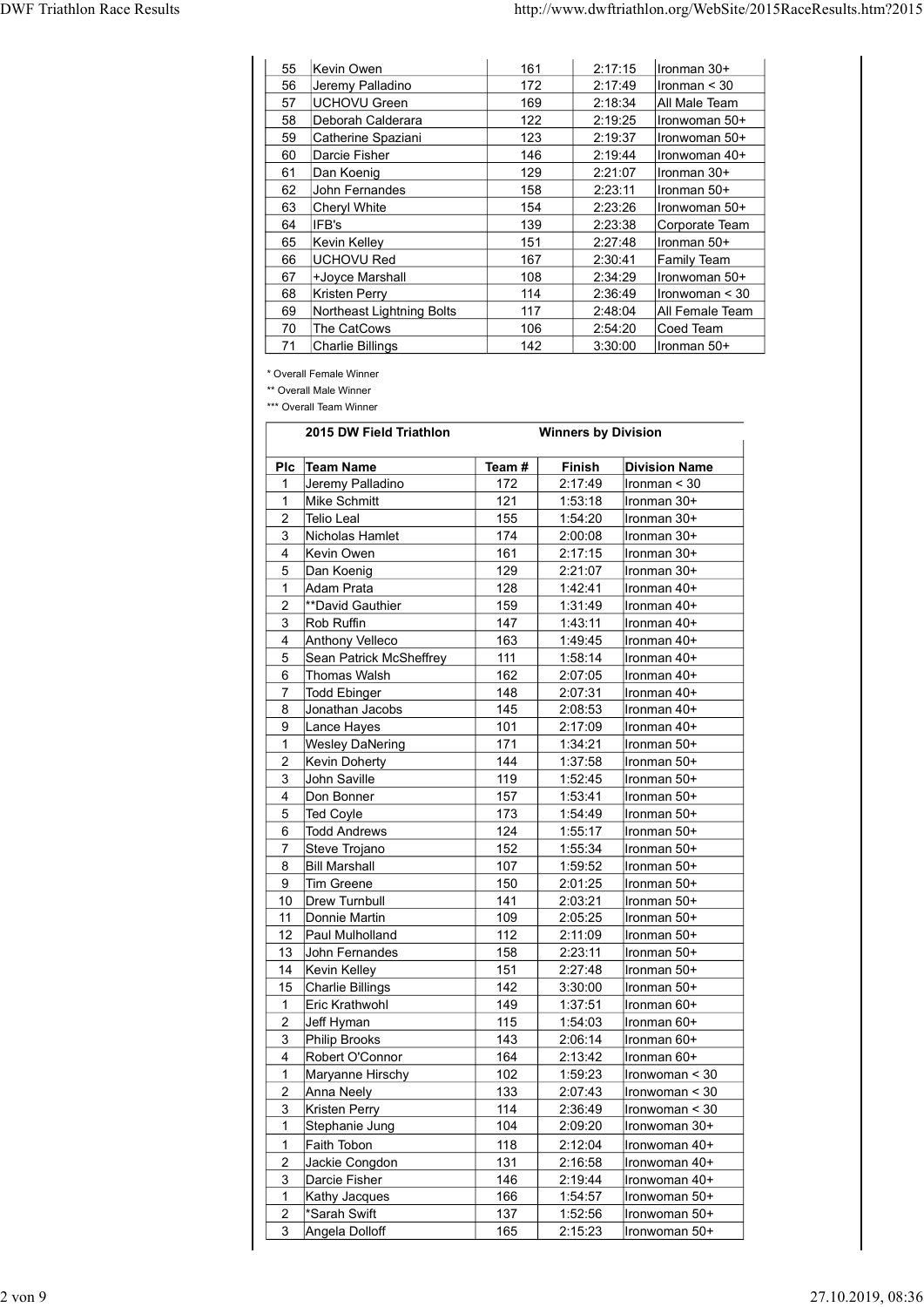| Deborah Calderara<br>$122$<br>2:19:25<br>Ironwoman 50+<br>$\overline{4}$<br>Catherine Spaziani<br>2:19:37<br>Ironwoman 50+<br>123<br>5<br>2:23:26<br>Cheryl White<br>154<br>Ironwoman 50+<br>6<br>+Joyce Marshall<br>108<br>2:34:29<br>Ironwoman 50+<br>7<br>139<br>2:23:38<br>IFB's<br>Corporate Team<br>1<br>430 Main<br>1:30:39<br>120<br>All Male Team<br>-1<br>$\overline{2}$<br><sup>***</sup> Sisu<br>160<br>1:27:00<br>All Male Team<br>Tasmanian Devils<br>126<br>1:33:06<br>All Male Team<br>3<br>3 Fun Dudes<br>132<br>1:41:04<br>All Male Team<br>4<br>1:45:46<br><b>Travis Cycle</b><br>136<br>All Male Team<br>5<br>1:47:37<br>6<br>138<br>All Male Team<br>Tyros<br>UCHOVU Yellow<br>168<br>2:06:40<br>All Male Team<br>$\overline{7}$<br>170<br><b>UCHOVU Blue</b><br>2:09:04<br>All Male Team<br>8<br>169<br>2:18:34<br>UCHOVU Green<br>9<br>All Male Team<br>Frida Fighters<br>All Female Team<br>127<br>1:59:30<br>1<br>Northeast Lightning Bolts<br>117<br>2:48:04<br>All Female Team<br>$\overline{2}$<br>Never Miss A Hand-Off<br>105<br>1:36:13<br>Coed Team<br>$\mathbf{1}$<br>Richie's Raiders<br>116<br>1:59:22<br>Coed Team<br>$\overline{2}$<br>Hoffman duo<br>140<br>Coed Team<br>2:02:44<br>3<br>110<br>2:05:24<br>Coed Team<br>$\overline{4}$<br>Triplex<br>Coolidge Corner Jones<br>156<br>2:11:44<br>Coed Team<br>5<br>135<br>2:12:06<br>Coed Team<br>6<br>Minnucci<br>The CatCows<br>106<br>2:54:20<br>Coed Team<br>$\overline{7}$<br>Here Comes Trouble<br>125<br>1:44:29<br>Family Team<br>$\mathbf{1}$<br>Team Flaherty<br>2:03:54<br><b>Family Team</b><br>$\overline{2}$<br>$103$ |      |     |  |  |
|--------------------------------------------------------------------------------------------------------------------------------------------------------------------------------------------------------------------------------------------------------------------------------------------------------------------------------------------------------------------------------------------------------------------------------------------------------------------------------------------------------------------------------------------------------------------------------------------------------------------------------------------------------------------------------------------------------------------------------------------------------------------------------------------------------------------------------------------------------------------------------------------------------------------------------------------------------------------------------------------------------------------------------------------------------------------------------------------------------------------------------------------------------------------------------------------------------------------------------------------------------------------------------------------------------------------------------------------------------------------------------------------------------------------------------------------------------------------------------------------------------------------------------------------------------------------------------------------------------------------------|------|-----|--|--|
|                                                                                                                                                                                                                                                                                                                                                                                                                                                                                                                                                                                                                                                                                                                                                                                                                                                                                                                                                                                                                                                                                                                                                                                                                                                                                                                                                                                                                                                                                                                                                                                                                          |      |     |  |  |
|                                                                                                                                                                                                                                                                                                                                                                                                                                                                                                                                                                                                                                                                                                                                                                                                                                                                                                                                                                                                                                                                                                                                                                                                                                                                                                                                                                                                                                                                                                                                                                                                                          |      |     |  |  |
| http://www.dwftriathlon.org/WebSite/2015RaceResults.htm?2015                                                                                                                                                                                                                                                                                                                                                                                                                                                                                                                                                                                                                                                                                                                                                                                                                                                                                                                                                                                                                                                                                                                                                                                                                                                                                                                                                                                                                                                                                                                                                             |      |     |  |  |
|                                                                                                                                                                                                                                                                                                                                                                                                                                                                                                                                                                                                                                                                                                                                                                                                                                                                                                                                                                                                                                                                                                                                                                                                                                                                                                                                                                                                                                                                                                                                                                                                                          |      |     |  |  |
|                                                                                                                                                                                                                                                                                                                                                                                                                                                                                                                                                                                                                                                                                                                                                                                                                                                                                                                                                                                                                                                                                                                                                                                                                                                                                                                                                                                                                                                                                                                                                                                                                          |      |     |  |  |
|                                                                                                                                                                                                                                                                                                                                                                                                                                                                                                                                                                                                                                                                                                                                                                                                                                                                                                                                                                                                                                                                                                                                                                                                                                                                                                                                                                                                                                                                                                                                                                                                                          |      |     |  |  |
|                                                                                                                                                                                                                                                                                                                                                                                                                                                                                                                                                                                                                                                                                                                                                                                                                                                                                                                                                                                                                                                                                                                                                                                                                                                                                                                                                                                                                                                                                                                                                                                                                          |      |     |  |  |
|                                                                                                                                                                                                                                                                                                                                                                                                                                                                                                                                                                                                                                                                                                                                                                                                                                                                                                                                                                                                                                                                                                                                                                                                                                                                                                                                                                                                                                                                                                                                                                                                                          |      |     |  |  |
|                                                                                                                                                                                                                                                                                                                                                                                                                                                                                                                                                                                                                                                                                                                                                                                                                                                                                                                                                                                                                                                                                                                                                                                                                                                                                                                                                                                                                                                                                                                                                                                                                          |      |     |  |  |
|                                                                                                                                                                                                                                                                                                                                                                                                                                                                                                                                                                                                                                                                                                                                                                                                                                                                                                                                                                                                                                                                                                                                                                                                                                                                                                                                                                                                                                                                                                                                                                                                                          |      |     |  |  |
|                                                                                                                                                                                                                                                                                                                                                                                                                                                                                                                                                                                                                                                                                                                                                                                                                                                                                                                                                                                                                                                                                                                                                                                                                                                                                                                                                                                                                                                                                                                                                                                                                          |      |     |  |  |
|                                                                                                                                                                                                                                                                                                                                                                                                                                                                                                                                                                                                                                                                                                                                                                                                                                                                                                                                                                                                                                                                                                                                                                                                                                                                                                                                                                                                                                                                                                                                                                                                                          |      |     |  |  |
|                                                                                                                                                                                                                                                                                                                                                                                                                                                                                                                                                                                                                                                                                                                                                                                                                                                                                                                                                                                                                                                                                                                                                                                                                                                                                                                                                                                                                                                                                                                                                                                                                          |      |     |  |  |
|                                                                                                                                                                                                                                                                                                                                                                                                                                                                                                                                                                                                                                                                                                                                                                                                                                                                                                                                                                                                                                                                                                                                                                                                                                                                                                                                                                                                                                                                                                                                                                                                                          |      |     |  |  |
|                                                                                                                                                                                                                                                                                                                                                                                                                                                                                                                                                                                                                                                                                                                                                                                                                                                                                                                                                                                                                                                                                                                                                                                                                                                                                                                                                                                                                                                                                                                                                                                                                          |      |     |  |  |
|                                                                                                                                                                                                                                                                                                                                                                                                                                                                                                                                                                                                                                                                                                                                                                                                                                                                                                                                                                                                                                                                                                                                                                                                                                                                                                                                                                                                                                                                                                                                                                                                                          |      |     |  |  |
|                                                                                                                                                                                                                                                                                                                                                                                                                                                                                                                                                                                                                                                                                                                                                                                                                                                                                                                                                                                                                                                                                                                                                                                                                                                                                                                                                                                                                                                                                                                                                                                                                          |      |     |  |  |
|                                                                                                                                                                                                                                                                                                                                                                                                                                                                                                                                                                                                                                                                                                                                                                                                                                                                                                                                                                                                                                                                                                                                                                                                                                                                                                                                                                                                                                                                                                                                                                                                                          |      |     |  |  |
|                                                                                                                                                                                                                                                                                                                                                                                                                                                                                                                                                                                                                                                                                                                                                                                                                                                                                                                                                                                                                                                                                                                                                                                                                                                                                                                                                                                                                                                                                                                                                                                                                          |      |     |  |  |
|                                                                                                                                                                                                                                                                                                                                                                                                                                                                                                                                                                                                                                                                                                                                                                                                                                                                                                                                                                                                                                                                                                                                                                                                                                                                                                                                                                                                                                                                                                                                                                                                                          |      |     |  |  |
|                                                                                                                                                                                                                                                                                                                                                                                                                                                                                                                                                                                                                                                                                                                                                                                                                                                                                                                                                                                                                                                                                                                                                                                                                                                                                                                                                                                                                                                                                                                                                                                                                          |      |     |  |  |
|                                                                                                                                                                                                                                                                                                                                                                                                                                                                                                                                                                                                                                                                                                                                                                                                                                                                                                                                                                                                                                                                                                                                                                                                                                                                                                                                                                                                                                                                                                                                                                                                                          |      |     |  |  |
|                                                                                                                                                                                                                                                                                                                                                                                                                                                                                                                                                                                                                                                                                                                                                                                                                                                                                                                                                                                                                                                                                                                                                                                                                                                                                                                                                                                                                                                                                                                                                                                                                          |      |     |  |  |
|                                                                                                                                                                                                                                                                                                                                                                                                                                                                                                                                                                                                                                                                                                                                                                                                                                                                                                                                                                                                                                                                                                                                                                                                                                                                                                                                                                                                                                                                                                                                                                                                                          |      |     |  |  |
|                                                                                                                                                                                                                                                                                                                                                                                                                                                                                                                                                                                                                                                                                                                                                                                                                                                                                                                                                                                                                                                                                                                                                                                                                                                                                                                                                                                                                                                                                                                                                                                                                          |      |     |  |  |
|                                                                                                                                                                                                                                                                                                                                                                                                                                                                                                                                                                                                                                                                                                                                                                                                                                                                                                                                                                                                                                                                                                                                                                                                                                                                                                                                                                                                                                                                                                                                                                                                                          |      |     |  |  |
|                                                                                                                                                                                                                                                                                                                                                                                                                                                                                                                                                                                                                                                                                                                                                                                                                                                                                                                                                                                                                                                                                                                                                                                                                                                                                                                                                                                                                                                                                                                                                                                                                          |      |     |  |  |
|                                                                                                                                                                                                                                                                                                                                                                                                                                                                                                                                                                                                                                                                                                                                                                                                                                                                                                                                                                                                                                                                                                                                                                                                                                                                                                                                                                                                                                                                                                                                                                                                                          |      |     |  |  |
|                                                                                                                                                                                                                                                                                                                                                                                                                                                                                                                                                                                                                                                                                                                                                                                                                                                                                                                                                                                                                                                                                                                                                                                                                                                                                                                                                                                                                                                                                                                                                                                                                          |      |     |  |  |
| Team Blanchard<br>130<br>2:03:55<br><b>Family Team</b><br>3                                                                                                                                                                                                                                                                                                                                                                                                                                                                                                                                                                                                                                                                                                                                                                                                                                                                                                                                                                                                                                                                                                                                                                                                                                                                                                                                                                                                                                                                                                                                                              |      |     |  |  |
| UCHOVU Red<br>167<br>2:30:41<br>Family Team<br>$\overline{4}$                                                                                                                                                                                                                                                                                                                                                                                                                                                                                                                                                                                                                                                                                                                                                                                                                                                                                                                                                                                                                                                                                                                                                                                                                                                                                                                                                                                                                                                                                                                                                            |      |     |  |  |
|                                                                                                                                                                                                                                                                                                                                                                                                                                                                                                                                                                                                                                                                                                                                                                                                                                                                                                                                                                                                                                                                                                                                                                                                                                                                                                                                                                                                                                                                                                                                                                                                                          |      |     |  |  |
|                                                                                                                                                                                                                                                                                                                                                                                                                                                                                                                                                                                                                                                                                                                                                                                                                                                                                                                                                                                                                                                                                                                                                                                                                                                                                                                                                                                                                                                                                                                                                                                                                          |      |     |  |  |
| <b>Bike Split Division Name</b><br><b>Team Name</b><br>Team#                                                                                                                                                                                                                                                                                                                                                                                                                                                                                                                                                                                                                                                                                                                                                                                                                                                                                                                                                                                                                                                                                                                                                                                                                                                                                                                                                                                                                                                                                                                                                             | Sisu | 160 |  |  |
| 430 Main<br>120<br>0:37:18<br>All Male Team<br>0:38:50<br>All Male Team                                                                                                                                                                                                                                                                                                                                                                                                                                                                                                                                                                                                                                                                                                                                                                                                                                                                                                                                                                                                                                                                                                                                                                                                                                                                                                                                                                                                                                                                                                                                                  |      | 159 |  |  |
| David Gauthier<br>0:38:51<br>Ironman 40+                                                                                                                                                                                                                                                                                                                                                                                                                                                                                                                                                                                                                                                                                                                                                                                                                                                                                                                                                                                                                                                                                                                                                                                                                                                                                                                                                                                                                                                                                                                                                                                 |      | 105 |  |  |
| Never Miss A Hand-Off<br>Coed Team<br>0:40:29                                                                                                                                                                                                                                                                                                                                                                                                                                                                                                                                                                                                                                                                                                                                                                                                                                                                                                                                                                                                                                                                                                                                                                                                                                                                                                                                                                                                                                                                                                                                                                            |      |     |  |  |
| 147<br>0:41:24<br>Rob Ruffin<br>Ironman 40+                                                                                                                                                                                                                                                                                                                                                                                                                                                                                                                                                                                                                                                                                                                                                                                                                                                                                                                                                                                                                                                                                                                                                                                                                                                                                                                                                                                                                                                                                                                                                                              |      |     |  |  |
| 157<br>0:41:27<br>Don Bonner<br>Ironman 50+                                                                                                                                                                                                                                                                                                                                                                                                                                                                                                                                                                                                                                                                                                                                                                                                                                                                                                                                                                                                                                                                                                                                                                                                                                                                                                                                                                                                                                                                                                                                                                              |      |     |  |  |
| <b>Wesley DaNering</b><br>171<br>0:41:28<br>Ironman 50+                                                                                                                                                                                                                                                                                                                                                                                                                                                                                                                                                                                                                                                                                                                                                                                                                                                                                                                                                                                                                                                                                                                                                                                                                                                                                                                                                                                                                                                                                                                                                                  |      |     |  |  |
| 144<br>0:41:30<br>Kevin Doherty<br>Ironman 50+                                                                                                                                                                                                                                                                                                                                                                                                                                                                                                                                                                                                                                                                                                                                                                                                                                                                                                                                                                                                                                                                                                                                                                                                                                                                                                                                                                                                                                                                                                                                                                           |      |     |  |  |
| Jonathan Jacobs<br>145<br>0:41:43<br>Ironman 40+                                                                                                                                                                                                                                                                                                                                                                                                                                                                                                                                                                                                                                                                                                                                                                                                                                                                                                                                                                                                                                                                                                                                                                                                                                                                                                                                                                                                                                                                                                                                                                         |      |     |  |  |
| <b>Tasmanian Devils</b><br>126<br>0:41:54<br>All Male Team<br>Here Comes Trouble<br>125<br>0:42:01<br>Family Team                                                                                                                                                                                                                                                                                                                                                                                                                                                                                                                                                                                                                                                                                                                                                                                                                                                                                                                                                                                                                                                                                                                                                                                                                                                                                                                                                                                                                                                                                                        |      |     |  |  |

| 2                 | Northeast Lightning Bolts |            | 117               | 2:48:04                           | All Female Team    |  |
|-------------------|---------------------------|------------|-------------------|-----------------------------------|--------------------|--|
| 1                 | Never Miss A Hand-Off     |            | 105               | 1:36:13                           | Coed Team          |  |
| 2                 | Richie's Raiders          |            | 116               | 1:59:22                           | Coed Team          |  |
| 3                 | Hoffman duo               |            | 140               | 2:02:44                           | Coed Team          |  |
| 4                 | Triplex                   |            | 110               | 2:05:24                           | Coed Team          |  |
| 5                 | Coolidge Corner Jones     |            | 156               | 2:11:44                           | Coed Team          |  |
| 6                 | Minnucci                  |            | 135               | 2:12:06                           | Coed Team          |  |
| 7                 | The CatCows               |            | 106               | 2:54:20                           | Coed Team          |  |
| 1                 | <b>Here Comes Trouble</b> |            | 125               | 1:44:29                           | <b>Family Team</b> |  |
| 2                 | <b>Team Flaherty</b>      |            | 103               | 2:03:54                           | <b>Family Team</b> |  |
| 3                 | Team Blanchard            |            | 130               | 2:03:55                           | Family Team        |  |
| 4                 | <b>UCHOVU Red</b>         |            | 167               | 2:30:41                           | Family Team        |  |
|                   |                           |            |                   |                                   |                    |  |
|                   |                           |            |                   |                                   |                    |  |
|                   | 2015 DW Field Triathlon   |            |                   | <b>Overall Bike Split Results</b> |                    |  |
|                   |                           |            |                   |                                   |                    |  |
|                   | <b>Team Name</b>          | Team #     | <b>Bike Split</b> | <b>Division Name</b>              |                    |  |
|                   |                           |            | 0:37:18           | All Male Team                     |                    |  |
| 430 Main<br>Sisu  |                           | 120<br>160 | 0:38:50           | All Male Team                     |                    |  |
|                   | David Gauthier            |            |                   | Ironman 40+                       |                    |  |
|                   |                           | 159        | 0:38:51           |                                   |                    |  |
|                   | Never Miss A Hand-Off     | 105        | 0:40:29           | Coed Team                         |                    |  |
| Rob Ruffin        |                           | 147        | 0:41:24           | Ironman 40+                       |                    |  |
|                   | Don Bonner                | 157        | 0:41:27           | Ironman 50+                       |                    |  |
|                   | <b>Wesley DaNering</b>    | 171        | 0:41:28           | Ironman 50+                       |                    |  |
|                   | <b>Kevin Doherty</b>      | 144        | 0:41:30           | Ironman 50+                       |                    |  |
|                   | Jonathan Jacobs           | 145        | 0:41:43           | Ironman 40+                       |                    |  |
|                   | Tasmanian Devils          | 126        | 0:41:54           | All Male Team                     |                    |  |
|                   | <b>Here Comes Trouble</b> | 125        | 0:42:01           | Family Team                       |                    |  |
|                   | Eric Krathwohl            | 149        | 0:42:11           | Ironman 60+                       |                    |  |
|                   | Adam Prata                | 128        | 0:42:35           | Ironman 40+                       |                    |  |
|                   | <b>Anthony Velleco</b>    | 163        | 0:44:15           | Ironman 40+                       |                    |  |
| <b>Ted Coyle</b>  |                           | 173        | 0:44:17           | Ironman 50+                       |                    |  |
|                   | Mike Schmitt              | 121        | 0:45:21           | Ironman 30+                       |                    |  |
|                   | <b>Travis Cycle</b>       | 136        | 0:46:02           | All Male Team                     |                    |  |
|                   | Steve Trojano             | 152        | 0:46:07           | Ironman 50+                       |                    |  |
| <b>Telio Leal</b> |                           | 155        | 0:46:26           | Ironman 30+                       |                    |  |
|                   | Stephanie Jung            | 104        | 0:46:38           |                                   | Ironwoman 30+      |  |
|                   | <b>Bill Marshall</b>      | 107        | 0:46:55           | Ironman 50+                       |                    |  |
|                   | <b>Drew Turnbull</b>      | 141        | 0:47:07           | Ironman 50+                       |                    |  |
|                   | Kathy Jacques             | 166        | 0:47:21           |                                   | Ironwoman 50+      |  |
| Sarah Swift       |                           | 137        | 0:47:22           | Ironwoman 50+                     |                    |  |
|                   | <b>Tim Greene</b>         | 150        | 0:47:43           | Ironman 50+                       |                    |  |
|                   | Paul Mulholland           | 112        | 0:47:44           | Ironman 50+                       |                    |  |
|                   | <b>Todd Andrews</b>       | 124        | 0:47:54           | Ironman 50+                       |                    |  |
|                   | Nicholas Hamlet           | 174        | 0:48:01           | Ironman 30+                       |                    |  |
|                   |                           |            |                   |                                   |                    |  |
|                   | Sean Patrick McSheffrey   | 111        | 0:49:24           | Ironman 40+                       |                    |  |
|                   | Hoffman duo               | 140        | 0:49:26           | Coed Team                         |                    |  |
| Jeff Hyman        |                           | 115        | 0:50:22           | Ironman 60+                       |                    |  |
|                   | John Saville              | 119        | 0:50:25           | Ironman 50+                       |                    |  |
|                   | <b>UCHOVU Yellow</b>      | 168        | 0:51:02           | All Male Team                     |                    |  |
|                   | <b>Thomas Walsh</b>       | 162        | 0:51:08           | Ironman 40+                       |                    |  |
|                   | <b>Todd Ebinger</b>       | 148        | 0:51:15           | Ironman 40+                       |                    |  |
|                   | Maryanne Hirschy          | 102        | 0:51:34           |                                   | Ironwoman < 30     |  |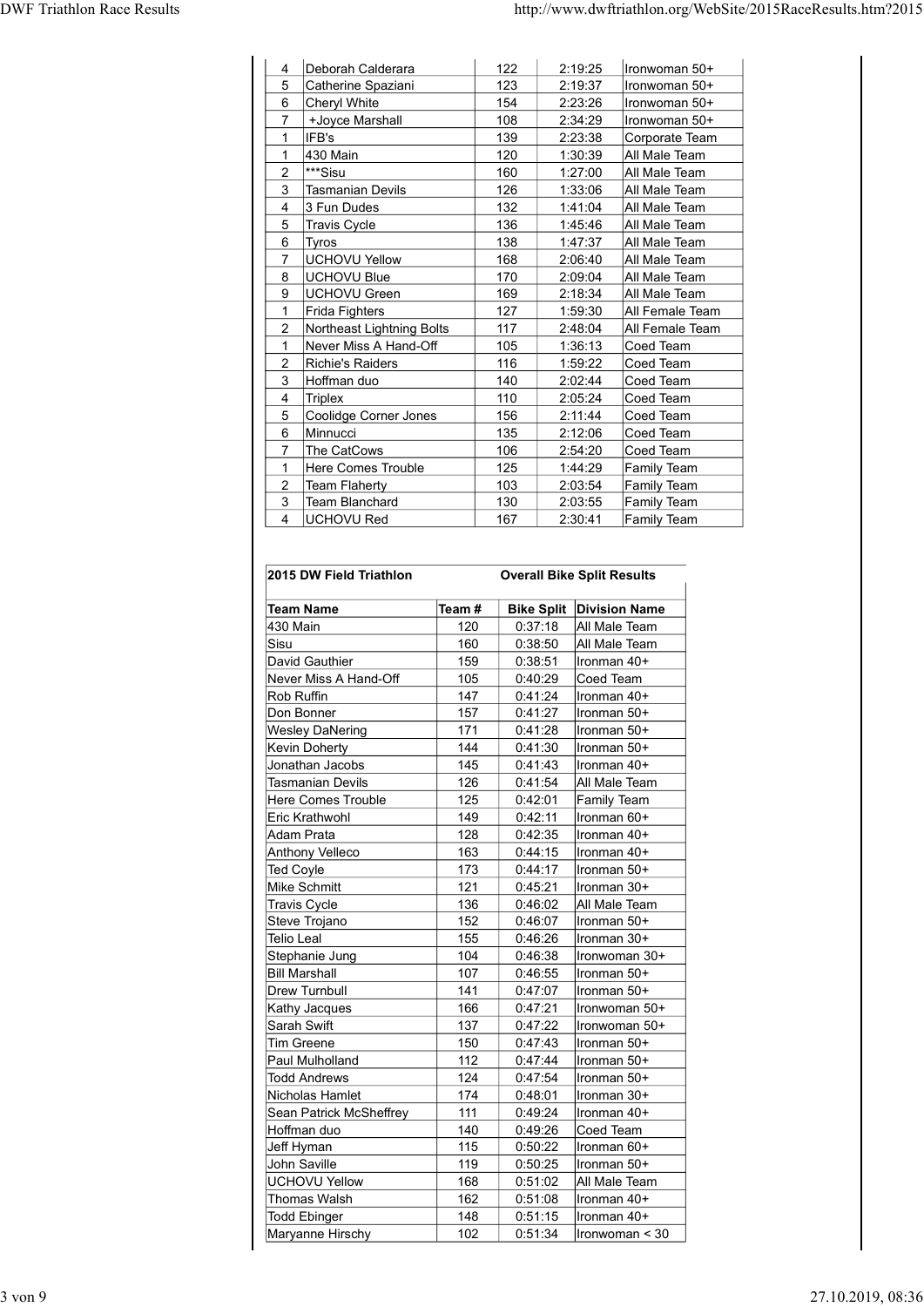|                                               |            |                               | http://www.dwftriathlon.org/WebSite/2015RaceResults.htm?2015 |
|-----------------------------------------------|------------|-------------------------------|--------------------------------------------------------------|
|                                               |            |                               |                                                              |
|                                               |            |                               |                                                              |
| 3 Fun Dudes<br>Frida Fighters                 | 132<br>127 | 0:51:36<br>0:51:42            | All Male Team<br>All Female Team                             |
| Richie's Raiders                              | 116        | 0:51:51                       | Coed Team                                                    |
| Tyros<br>Robert O'Connor                      | 138<br>164 | 0:52:13<br>0:52:19            | All Male Team<br>Ironman 60+                                 |
| <b>Triplex</b>                                | 110        | 0:52:26                       | Coed Team                                                    |
| <b>Philip Brooks</b>                          | 143        | 0:53:37                       | Ironman 60+                                                  |
| <b>Kevin Kelley</b><br><b>Team Blanchard</b>  | 151<br>130 | 0:53:46<br>0:53:50            | Ironman 50+<br><b>Family Team</b>                            |
| <b>Team Flaherty</b>                          | 103        | 0:53:54                       | <b>Family Team</b>                                           |
| John Fernandes<br>Kevin Owen                  | 158<br>161 | 0:54:12<br>0:54:56            | Ironman 50+<br>Ironman 30+                                   |
| Faith Tobon                                   | 118        | 0:55:22                       | Ironwoman 40+                                                |
| Lance Hayes                                   | 101        | 0:55:26                       | Ironman 40+                                                  |
| Anna Neely<br>Donnie Martin                   | 133<br>109 | 0:56:08<br>0:56:11            | Ironwoman < 30<br>Ironman 50+                                |
| Minnucci                                      | 135        | 0:56:57                       | Coed Team                                                    |
| Angela Dolloff                                | 165        | 0:58:10                       | Ironwoman 50+                                                |
| Jeremy Palladino<br>Cheryl White              | 172<br>154 | 0:58:51<br>1:00:36            | Ironman $<$ 30<br>Ironwoman 50+                              |
| Jackie Congdon                                | 131        | 1:00:41                       | Ironwoman 40+                                                |
| Deborah Calderara                             | 122        | 1:01:03                       | Ironwoman 50+                                                |
| Kristen Perry<br><b>Coolidge Corner Jones</b> | 114<br>156 | 1:02:02<br>1:02:31            | Ironwoman < 30<br>Coed Team                                  |
| Darcie Fisher                                 | 146        | 1:03:44                       | Ironwoman 40+                                                |
| Catherine Spaziani                            | 123        | 1:03:51                       | Ironwoman 50+                                                |
| <b>UCHOVU Green</b><br>Dan Koenig             | 169<br>129 | 1:04:09<br>1:04:59            | All Male Team<br>Ironman 30+                                 |
| IFB's                                         | 139        | 1:05:30                       | Corporate Team                                               |
| <b>UCHOVU Red</b><br>+Joyce Marshall          | 167<br>108 | 1:07:32<br>1:11:22            | Family Team<br>Ironwoman 50+                                 |
| The CatCows                                   | 106        | 1:12:44                       | Coed Team                                                    |
| UCHOVU Blue                                   | 170        | 1:15:43                       | All Male Team                                                |
| Northeast Lightning Bolts<br>Charlie Billings | 117<br>142 | 1:31:38<br>1:41:17            | All Female Team<br>Ironman 50+                               |
| + Did 5 bike laps                             |            |                               |                                                              |
|                                               |            |                               |                                                              |
|                                               |            |                               |                                                              |
| 2015 DW Field Triathlon                       |            |                               | <b>Overall Boat Split Results</b>                            |
| <b>Team Name</b>                              | Team#      |                               | <b>Boat Split</b> Division Name                              |
| Sisu<br><b>Wesley DaNering</b>                | 160<br>171 | 0:21:43<br>0:22:10            | All Male Team<br>Ironman 50+                                 |
|                                               | 132        | 0:22:34                       | All Male Team                                                |
| 3 Fun Dudes                                   | 126        | 0:23:01                       |                                                              |
| <b>Tasmanian Devils</b>                       |            |                               | All Male Team                                                |
| David Gauthier                                | 159        | 0:26:28                       | Ironman 40+                                                  |
| <b>Tyros</b><br>430 Main                      | 138<br>120 | 0:26:31                       | All Male Team                                                |
| Eric Krathwohl<br><b>Tim Greene</b>           | 149<br>150 | 0:26:32<br>0:27:24<br>0:27:52 | All Male Team<br>Ironman 60+<br>Ironman 50+                  |

| Kristen Perry                | 114        | 1:02:02            | ∣Ironwoman < 30                   |
|------------------------------|------------|--------------------|-----------------------------------|
| <b>Coolidge Corner Jones</b> | 156        | 1:02:31            | Coed Team                         |
| Darcie Fisher                | 146        | 1:03:44            | Ironwoman 40+                     |
| Catherine Spaziani           | 123        | 1:03:51            | Ironwoman 50+                     |
| <b>UCHOVU Green</b>          | 169        | 1:04:09            | All Male Team                     |
| Dan Koenig                   | 129        | 1:04:59            | Ironman 30+                       |
| IFB's                        | 139        | 1:05:30            | Corporate Team                    |
| <b>UCHOVU Red</b>            | 167        | 1:07:32            | <b>Family Team</b>                |
| +Joyce Marshall              | 108        | 1:11:22            | Ironwoman 50+                     |
| The CatCows                  | 106        | 1:12:44            | Coed Team                         |
| <b>UCHOVU Blue</b>           | 170        | 1:15:43            | All Male Team                     |
| Northeast Lightning Bolts    | 117        | 1:31:38            | All Female Team                   |
| Charlie Billings             | 142        | 1:41:17            | Ironman 50+                       |
|                              |            |                    |                                   |
| + Did 5 bike laps            |            |                    |                                   |
|                              |            |                    |                                   |
|                              |            |                    |                                   |
| 2015 DW Field Triathlon      |            |                    | <b>Overall Boat Split Results</b> |
|                              |            |                    |                                   |
| <b>Team Name</b>             | Team#      | <b>Boat Split</b>  | <b>Division Name</b>              |
| Sisu                         | 160        | 0:21:43            | All Male Team                     |
| <b>Wesley DaNering</b>       | 171        | 0:22:10            | Ironman 50+                       |
| 3 Fun Dudes                  | 132        | 0:22:34            | All Male Team                     |
| <b>Tasmanian Devils</b>      | 126        | 0:23:01            | All Male Team                     |
| David Gauthier               | 159        | 0:26:28            | Ironman 40+                       |
| <b>Tyros</b>                 | 138        | 0:26:31            | All Male Team                     |
| 430 Main                     | 120        | 0:26:32            | All Male Team                     |
| Eric Krathwohl               | 149        | 0:27:24            | Ironman 60+                       |
| <b>Tim Greene</b>            | 150        | 0:27:52            | Ironman 50+                       |
| Adam Prata                   | 128        | 0:27:57            | Ironman 40+                       |
| Jeff Hyman                   | 115        | 0:28:02            | Ironman 60+                       |
| <b>Kevin Doherty</b>         | 144        | 0:28:50            | Ironman 50+                       |
| <b>Travis Cycle</b>          | 136        | 0:29:01            | All Male Team                     |
| Never Miss A Hand-Off        | 105        | 0:29:11            | Coed Team                         |
| Frida Fighters               | 127        | 0:29:12            | All Female Team                   |
| <b>UCHOVU Blue</b>           | 170        | 0:29:54            | All Male Team                     |
| Steve Trojano                | 152        | 0:29:57            | Ironman 50+                       |
| Don Bonner                   | 157        | 0:30:28            | Ironman 50+                       |
| Anthony Velleco              | 163        | 0:30:29            | llronman 40+                      |
| <b>Bill Marshall</b>         | 107        | 0:31:04            | Ironman 50+                       |
| <b>Richie's Raiders</b>      | 116        | 0:31:18            | Coed Team                         |
|                              | 156        | 0:31:20            | Coed Team                         |
|                              | 147        | 0:31:26            | Ironman 40+                       |
| Coolidge Corner Jones        |            |                    | Ironwoman 50+                     |
| Rob Ruffin                   |            |                    |                                   |
| Sarah Swift                  | 137        | 0:31:48            |                                   |
| John Fernandes               | 158        | 0:31:48            | Ironman 50+                       |
| Mike Schmitt<br>Hoffman duo  | 121<br>140 | 0:32:09<br>0:32:34 | Ironman 30+<br>Coed Team          |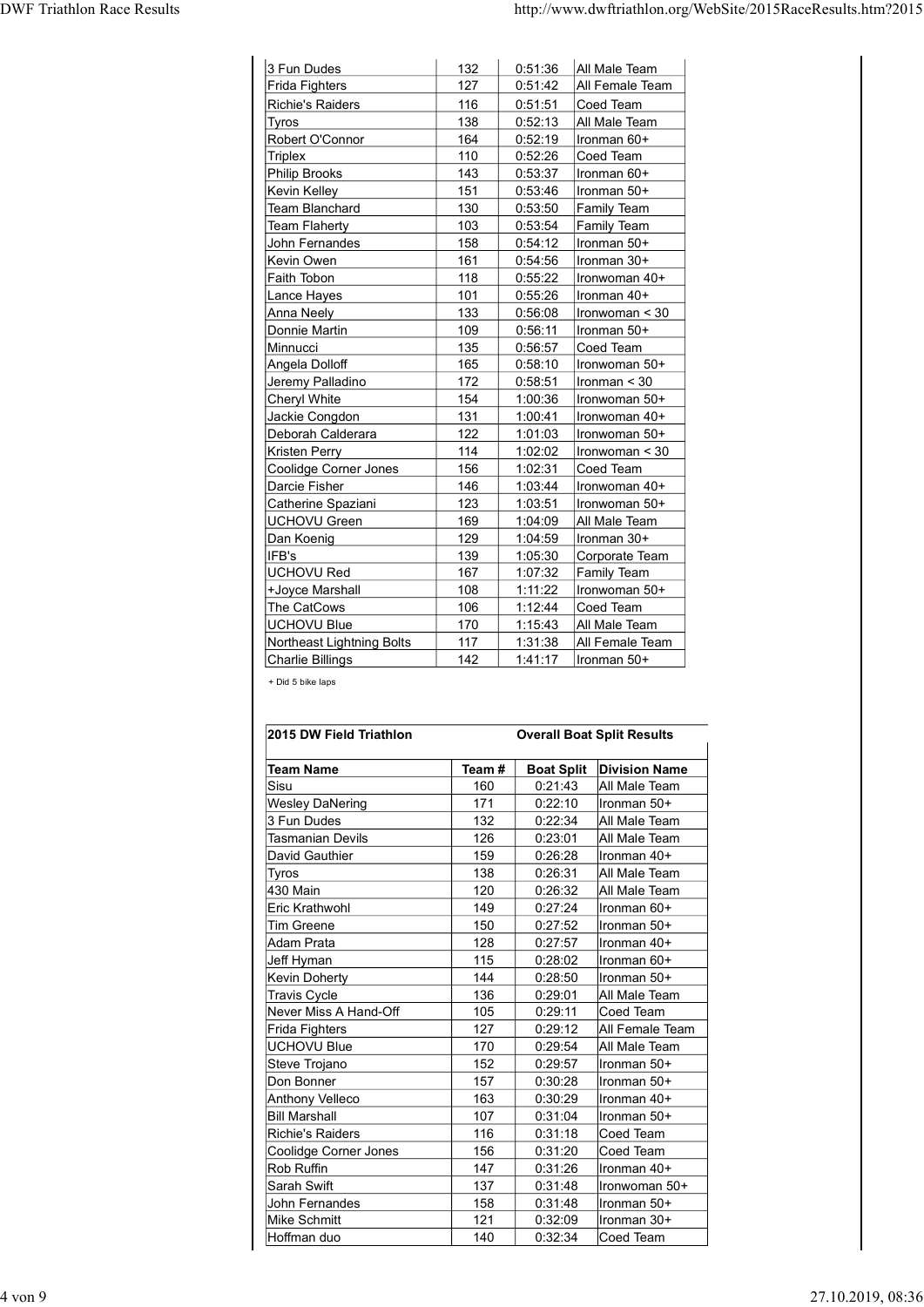| <b>DWF Triathlon Race Results</b> |                                                  |            |                    | http://www.dwftriathlon.org/WebSite/2015RaceResults.htm?2015 |
|-----------------------------------|--------------------------------------------------|------------|--------------------|--------------------------------------------------------------|
|                                   |                                                  |            |                    |                                                              |
|                                   |                                                  |            |                    |                                                              |
|                                   | <b>Triplex</b>                                   | 110        | 0:32:52            | Coed Team                                                    |
|                                   | <b>Todd Andrews</b><br>Northeast Lightning Bolts | 124<br>117 | 0:33:05<br>0:33:13 | Ironman 50+<br>All Female Team                               |
|                                   | Telio Leal                                       | 155        | 0:33:19            | Ironman 30+                                                  |
|                                   | Anna Neely                                       | 133        | 0:33:21            | Ironwoman < 30                                               |
|                                   | Sean Patrick McSheffrey                          | 111        | 0:33:24            | Ironman 40+                                                  |
|                                   | John Saville<br>Maryanne Hirschy                 | 119<br>102 | 0:33:27<br>0:33:31 | Ironman 50+<br>Ironwoman < 30                                |
|                                   | <b>UCHOVU Yellow</b>                             | 168        | 0:33:57            | All Male Team                                                |
|                                   | <b>Team Flaherty</b>                             | 103        | 0:33:58            | <b>Family Team</b>                                           |
|                                   | Donnie Martin                                    | 109        | 0:33:58            | Ironman 50+                                                  |
|                                   | Here Comes Trouble<br><b>Team Blanchard</b>      | 125<br>130 | 0:33:59<br>0:34:02 | Family Team<br>Family Team                                   |
|                                   | <b>Thomas Walsh</b>                              | 162        | 0:34:07            | Ironman 40+                                                  |
|                                   | <b>Philip Brooks</b>                             | 143        | 0:34:19            | Ironman 60+                                                  |
|                                   | Kathy Jacques                                    | 166        | 0:34:20            | Ironwoman 50+                                                |
|                                   | Stephanie Jung<br><b>UCHOVU Green</b>            | 104<br>169 | 0:35:25<br>0:35:42 | Ironwoman 30+<br>All Male Team                               |
|                                   | Dan Koenig                                       | 129        | 0:35:50            | Ironman 30+                                                  |
|                                   | Faith Tobon                                      | 118        | 0:35:51            | Ironwoman 40+                                                |
|                                   | Minnucci                                         | 135        | 0:35:57            | Coed Team                                                    |
|                                   | Kevin Kelley<br>Joyce Marshall                   | 151<br>108 | 0:36:29<br>0:36:37 | Ironman 50+<br>Ironwoman 50+                                 |
|                                   | Lance Hayes                                      | $101$      | 0:37:01            | Ironman 40+                                                  |
|                                   | IFB's                                            | 139        | 0:37:17            | Coporate Team                                                |
|                                   | Drew Turnbull                                    | 141        | 0:37:18            | Ironman 50+                                                  |
|                                   | Kevin Owen<br><b>Todd Ebinger</b>                | 161<br>148 | 0:37:23<br>0:37:25 | Ironman 30+<br>Ironman 40+                                   |
|                                   | <b>Charlie Billings</b>                          | 142        | 0:38:28            | Ironman 50+                                                  |
|                                   | Angela Dolloff                                   | 165        | 0:38:37            | Ironwoman 50+                                                |
|                                   | Jeremy Palladino                                 | 172        | 0:39:10            | Ironman < 30                                                 |
|                                   | Deborah Calderara<br>Jackie Congdon              | 122<br>131 | 0:39:11<br>0:39:18 | Ironwoman 50+<br>Ironwoman 40+                               |
|                                   | <b>Cheryl White</b>                              | 154        | 0:39:39            | Ironwoman 50+                                                |
|                                   | Nicholas Hamlet                                  | 174        | 0:39:44            | Ironman 30+                                                  |
|                                   | Darcie Fisher                                    | 146        | 0:40:00            | Ironwoman 40+                                                |
|                                   | Catherine Spaziani<br>The CatCows                | 123<br>106 | 0:40:15<br>0:40:31 | Ironwoman 50+<br>Coed Team                                   |
|                                   | <b>UCHOVU Red</b>                                | 167        | 0:40:58            | Family Team                                                  |
|                                   | Jonathan Jacobs                                  | 145        | 0:41:31            | Ironman 40+                                                  |
|                                   | Robert O'Connor                                  | 164        | 0:41:36            | Ironman 60+                                                  |
|                                   | Ted Coyle                                        | 173<br>112 | 0:42:18<br>0:44:00 | Ironman 50+<br>Ironman 50+                                   |
|                                   | Paul Mulholland                                  |            |                    |                                                              |

| Deborah Calderara         | 122   | 0:39:11                          | Ironwoman 50+        |
|---------------------------|-------|----------------------------------|----------------------|
| Jackie Congdon            | 131   | 0:39:18                          | Ironwoman 40+        |
| Cheryl White              | 154   | 0:39:39                          | Ironwoman 50+        |
| Nicholas Hamlet           | 174   | 0:39:44                          | Ironman 30+          |
| Darcie Fisher             | 146   | 0:40:00                          | Ironwoman 40+        |
| Catherine Spaziani        | 123   | 0:40:15                          | Ironwoman 50+        |
| The CatCows               | 106   | 0:40:31                          | Coed Team            |
| <b>UCHOVU Red</b>         | 167   | 0:40:58                          | <b>Family Team</b>   |
| Jonathan Jacobs           | 145   | 0:41:31                          | Ironman 40+          |
| Robert O'Connor           | 164   | 0:41:36                          | Ironman 60+          |
| <b>Ted Coyle</b>          | 173   | 0:42:18                          | Ironman 50+          |
| Paul Mulholland           | 112   | 0:44:00                          | Ironman 50+          |
| Kristen Perry             | 114   | 0:44:03                          | Ironwoman < 30       |
| 2015 DW Field Triathlon   |       | <b>Overall Run Split Results</b> |                      |
| <b>Team Name</b>          | Team# | <b>Run Split</b>                 | <b>Division Name</b> |
| <b>UCHOVU Blue</b>        | 170   | 0:23:27                          | All Male Team        |
| Sisu                      | 160   | 0:26:27                          | All Male Team        |
| David Gauthier            | 159   | 0:26:30                          | Ironman 40+          |
| Never Miss A Hand-Off     | 105   | 0:26:33                          | Coed Team            |
| 430 Main                  | 120   | 0:26:49                          | All Male Team        |
| 3 Fun Dudes               | 132   | 0:26:54                          | All Male Team        |
| <b>Kevin Doherty</b>      | 144   | 0:27:38                          | Ironman 50+          |
| <b>Tasmanian Devils</b>   | 126   | 0:28:11                          | All Male Team        |
| <b>Ted Coyle</b>          | 173   | 0:28:14                          | Ironman 50+          |
| Eric Krathwohl            | 149   | 0:28:16                          | Ironman 60+          |
| <b>Here Comes Trouble</b> | 125   | 0:28:29                          | <b>Family Team</b>   |
| Tyros                     | 138   | 0:28:53                          | All Male Team        |
| John Saville              | 119   | 0:28:53                          | Ironman 50+          |
| <b>Rob Ruffin</b>         | 147   | 0:30:21                          | Ironman 40+          |
| <b>Travis Cycle</b>       | 136   | 0:30:43                          | All Male Team        |
| <b>Wesley DaNering</b>    | 171   | 0:30:43                          | Ironman 50+          |
| Adam Prata                | 128   | 0:32:09                          | Ironman 40+          |
| Nicholas Hamlet           | 174   | 0:32:23                          | Ironman 30+          |
|                           | 166   | 0:33:16                          | Ironwoman 50+        |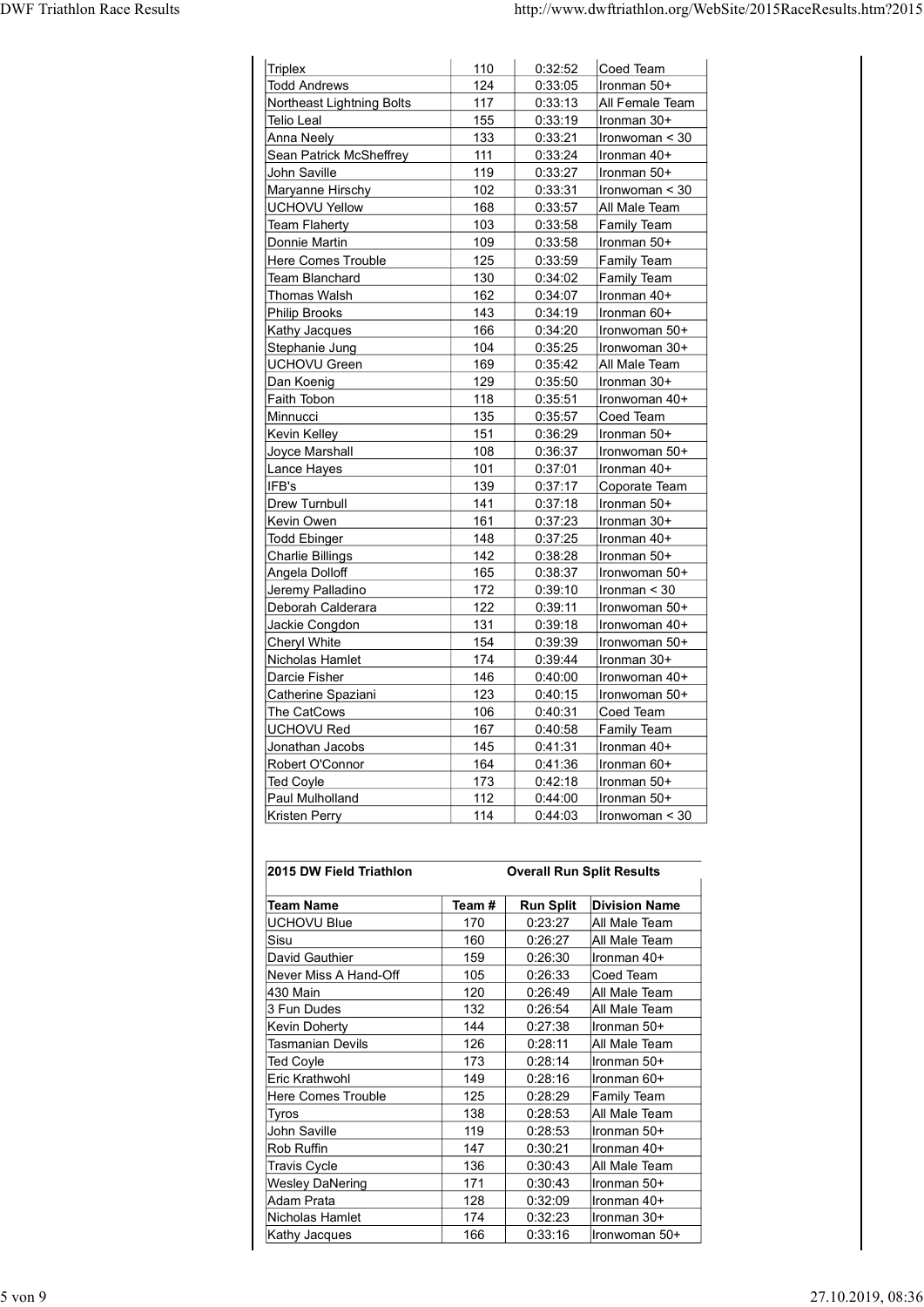| Sarah Swift<br><b>Todd Andrews</b>        |            |                    |                                  |
|-------------------------------------------|------------|--------------------|----------------------------------|
|                                           |            |                    |                                  |
|                                           | 137<br>124 | 0:33:46<br>0:34:18 | Ironwoman 50+<br>Ironman 50+     |
| Maryanne Hirschy                          | 102        | 0:34:18            | Ironwoman < 30                   |
| Telio Leal                                | 155        | 0:34:35            | Ironman 30+                      |
| <b>Anthony Velleco</b>                    | 163        | 0:35:01            | Ironman 40+                      |
| Donnie Martin                             | 109        | 0:35:16            | Ironman 50+                      |
| Sean Patrick McSheffrey                   | 111<br>123 | 0:35:26<br>0:35:31 | Ironman 40+<br>Ironwoman 50+     |
| Catherine Spaziani<br>Jeff Hyman          | 115        | 0:35:39            | Ironman 60+                      |
| Mike Schmitt                              | 121        | 0:35:48            | Ironman 30+                      |
| Darcie Fisher                             | 146        | 0:36:00            | Ironwoman 40+                    |
| <b>Team Flaherty</b>                      | 103        | 0:36:02            | <b>Family Team</b>               |
| <b>Team Blanchard</b>                     | 130        | 0:36:03            | Family Team                      |
| Richie's Raiders                          | 116        | 0:36:13            | Coed Team                        |
| Jackie Congdon<br>Coolidge Corner Jones   | 131<br>156 | 0:36:59<br>0:37:53 | Ironwoman 40+<br>Coed Team       |
| Anna Neely                                | 133        | 0:38:14            | Ironwoman < 30                   |
| <b>Philip Brooks</b>                      | 143        | 0:38:18            | Ironman 60+                      |
| Frida Fighters                            | 127        | 0:38:36            | All Female Team                  |
| Angela Dolloff                            | 165        | 0:38:36            | Ironwoman 50+                    |
| <b>UCHOVU Green</b>                       | 169        | 0:38:43            | All Male Team                    |
| <b>Todd Ebinger</b>                       | 148        | 0:38:51            | Ironman 40+                      |
| Drew Turnbull                             | 141        | 0:38:56            | Ironman 50+                      |
| Deborah Calderara<br>Minnucci             | 122<br>135 | 0:39:11<br>0:39:12 | Ironwoman 50+<br>Coed Team       |
| Paul Mulholland                           | $112$      | 0:39:25            | Ironman 50+                      |
| Steve Trojano                             | 152        | 0:39:30            | Ironman 50+                      |
| Robert O'Connor                           | 164        | 0:39:47            | Ironman 60+                      |
| Jeremy Palladino                          | 172        | 0:39:48            | Ironman $<$ 30                   |
| <b>Triplex</b>                            | 110        | 0:40:06            | Coed Team                        |
| Dan Koenig<br>Hoffman duo                 | 129        | 0:40:18            | Ironman 30+<br>Coed Team         |
| Faith Tobon                               | 140<br>118 | 0:40:44<br>0:40:51 | Ironwoman 40+                    |
| IFB's                                     | 139        | 0:40:51            | Corporate Team                   |
| <b>UCHOVU Yellow</b>                      | 168        | 0:41:41            | All Male Team                    |
| Don Bonner                                | 157        | 0:41:46            | Ironman 50+                      |
| Thomas Walsh                              | 162        | 0:41:50            | Ironman 40+                      |
| <b>Bill Marshall</b>                      | 107        | 0:41:53            | Ironman 50+                      |
| <b>UCHOVU Red</b>                         | 167        | 0:42:11            | <b>Family Team</b>               |
| Cheryl White<br>Northeast Lightning Bolts | 154<br>117 | 0:43:11<br>0:43:13 | Ironwoman 50+<br>All Female Team |
| Lance Hayes                               | $101$      | 0:44:42            | Ironman 40+                      |
| Kevin Owen                                | 161        | 0:44:56            | Ironman 30+                      |
| Jonathan Jacobs                           | 145        | 0:45:39            | Ironman 40+                      |
| Tim Greene                                | 150        | 0:45:50            | Ironman 50+                      |
| Joyce Marshall                            | 108        | 0:46:30            | Ironwoman 50+                    |
| Stephanie Jung<br><b>Kristen Perry</b>    | 104        | 0:47:17            | Ironwoman 30+                    |
|                                           | 114        | 0:50:44            | Ironwoman < 30<br>Ironman 50+    |
|                                           | 158<br>151 | 0:57:11<br>0:57:33 | Ironman 50+                      |
| John Fernandes                            |            |                    | Coed Team                        |
| Kevin Kelley<br>The CatCows               | 106        | 1:01:05            |                                  |